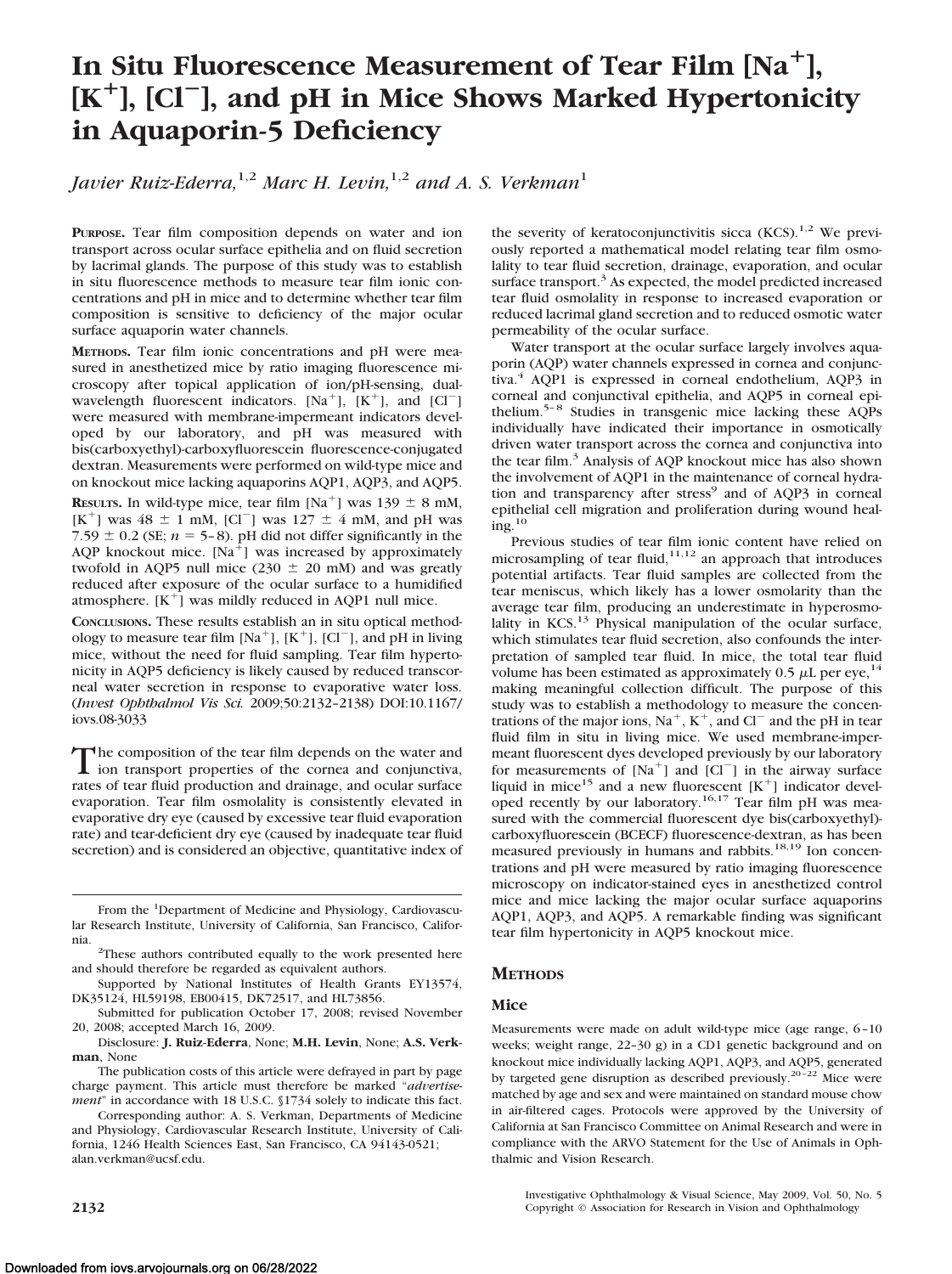# **Fluorescent Indicators for Ratiometric Measurements of pH and Ion Concentrations**

Tear film pH measurements were performed using the commercially available dual-excitation wavelength pH indicator BCECF  $(2', 7')$ -bis-[carboxyethyl]-5-carboxyfluorescein) conjugated to dextran (10 kDa; Molecular Probes, Eugene, OR). pH was determined from green images (535 nm emission) collected at two excitation wavelengths, 440 and 490 nm.

[Cl<sup>-</sup>] was measured using the ratioable, Cl<sup>-</sup>-sensitive fluorescent indicator BAC-TMR-dextran, synthesized as described previously,<sup>23</sup> in which the Cl<sup>-</sup>sensitive, green fluorescent chromophore BAC (10,10'bis[3-carboxypropyl]-9,9-biacridinium) was conjugated covalently to dextran (40 kDa), together with the Cl<sup>--</sup>insensitive, red fluorescent chromophore tetramethylrhodamine (TMR). BAC fluorescence was quenched by  $Cl^{-}$  by a collisional mechanism.  $[Cl^{-}]$  was determined from red (TMR) and green (BAC) images of the BAC-TMR-dextran– stained tear film.

[Na<sup>+</sup>] was measured with a ratioable, Na<sup>+</sup>-sensitive fluorescent indicator prepared by incubation of carboxyl-modified latex beads (200-nm diameter; Polymer Laboratories Inc., Amherst, MA) with an Na<sup>+</sup>-insensitive, green fluorescent chromophore (BODIPY-fl-EDA; Molecular Probes) and an Na<sup>+</sup>-sensitive, red fluorescent chromophore (CoroNa Red; Molecular Probes), as described previously,  $15$  with minor modifications. Na<sup>+</sup>-insensitive, green fluorescent chromophore was dissolved in dimethylsulfoxide (DMSO) and added at a final concentration of 20  $\mu$ M to a 5% (vol/vol) suspension of beads in 3 mL water. After shaking the Na<sup>+</sup>-insensitive, green fluorescent chromophore– bead mixture for 3 days at room temperature,  $Na^+$ -sensitive, red fluorescent chromophore was added at 100  $\mu$ M from a DMSO stock solution. Beads were shaken for an additional 1 to 2 hours, centrifuged at 14,000*g* for 30 minutes, washed three times with water, dispersed by brief sonication, and resuspended in 30  $\mu$ L water. The chromophores remained quantitatively immobilized on the beads for more than 2 weeks during storage in water at  $4^{\circ}$ C in the dark. [Na<sup>+</sup>] was determined from red and green images taken of the indicatorstained tear film.

 $[K^+]$  was measured with the ratioable,  $K^+$ -sensitive fluorescent indicator TAC-Lime-dextran-TMR, synthesized as described recently,<sup>17</sup> in which the green fluorescence of the  $K^+$ -sensitive, modified borondipyrromethene chromophore increases on  $K^+$  binding to its nearby triazacryptand chromophore. TMR red fluorescence is  $K^+$  insensitive, such that tear film  $[K^+]$  is determined from green and red images of the TAC-Lime-dextran-TMR–stained tear film.

# **Tear Film Ion Concentration and pH Measurements**

Mice were anesthetized by gas anesthesia (2% isoflurane). To induce sedation, mice were placed in a box gassed with 0.8 L/min oxygen containing 4% isoflurane (Minrad, Bethlehem, PA) and were transferred to a respirator (Surgivet, Waukesha, WI) delivering 2% isoflurane in oxygen at the same rate. By fixing the respirator to the bench, mice remained immobilized throughout the experiment, with the central corneal surface positioned perpendicularly to the optical axis. Most measurements took less than 5 minutes per mouse (including anesthesia induction). In some studies mice were kept in a humidified chamber (100% humidity) for approximately 20 minutes before measurements. Eyelids were blinked periodically with the use of forceps, and core body temperature was monitored with a rectal probe and maintained at 37°C with a heating pad. Three methods were used to stain the tear film with fluorescent indicators. In the first method, as performed for staining of the airway surface liquid,<sup>15</sup> approximately 2 mg BCECF-dextran was dispersed in 1 mL low-boiling perfluorocarbon (compound FC-72, boiling point 56°C; 3M Company, St. Paul, MN) with brief probe sonication. Just before measurements, 50 to 100  $\mu$ L perfluorocarbon was pipetted onto the ocular surface, and the lids were briefly closed to disperse and dissolve the dye in the tear film. In the second method, very small amounts of finely dispersed dextranconjugate powders ( $K^+$  and  $Cl^-$  indicators) were applied directly into

the outer canthus with a needle tip and dissolved by repeated mechanical blinking. Last, the  $Na<sup>+</sup>$  indicator was added to tear fluid by direct pipetting of  $0.25$   $\mu$ L concentrated bead suspension into the outer canthus and was followed by blinking. Dyes were redistributed between measurements by blinking.

#### **Fluorescence Microscopy**

Ratio imaging was performed with a stereo-zoom epifluorescence microscope (SMZ1500; Nikon, Tokyo, Japan) equipped with a tungsten halogen light source (X-Cite 120; EXFO, Mississauga, ON, Canada),  $1.6\times$  objective lens (numerical aperture, 0.21; working distance, 24 mm), cooled charge-coupled device (CCD) camera (EM-CCD; Hamamatsu, Bridgewater, NJ), and custom filter sets (Chroma, Rockingham, VT) for BAC, tetramethylrhodamine (TMR),  $Na<sup>+</sup>$ -sensitive, red fluorescent chromophore, Na<sup>+</sup>-insensitive, green fluorescent chromophore, and BCECF. For ratio image analysis, images (1000-ms acquisitions for pH; 1500-ms acquisitions for  $Cl^-$ ,  $Na^+$ , and  $K^+$ ) were obtained from pairs of filter sets that were manually switched. Tear fluid fluorescence ratios were computed over at least three randomly selected regions after subtraction of background (determined from the same regions of the ocular surface imaged before the fluorescent indicator was added). Ion concentrations and pH were determined from fluorescence ratios using the calibrations described. Photobleaching, which was insignificant for the Na<sup>+</sup>, K<sup>+</sup> and pH indicators (<1%) in 2-minute continuous illumination), was minimized for the  $Cl^-$  indicator by limiting BAC excitation to periods of image acquisition.

## **Calibration Protocols**

In vitro calibrations were performed to relate ion concentrations and pH to fluorescence ratios. Ratio imaging of  $[Na^+]$ ,  $[K^+]$ ,  $[Cl^-]$ , and pH was performed on  $10-\mu L$  droplets of buffer standards of specified composition containing the respective indicator dyes. The base buffer, designed to approximate native tear ion composition, consisted of 120 mM NaCl,  $30$  mM KCl,  $20$  mM HEPES,  $0.7$  mM MgCl<sub>2</sub>, and  $0.7$  mM CaCl<sub>2</sub> (pH 7.4). For Na<sup>+</sup> calibrations, a Na<sup>+</sup>-free buffer (choline chloride replacing NaCl in base buffer) and a high  $Na<sup>+</sup>$  buffer (NaCl replacing KCl) were mixed in appropriate proportions. Additional NaCl was added to approximate the tear film in a hypertonic state. For  $K^+$  calibrations, a  $K^+$ -free buffer (NaCl replacing KCl) and a high  $K^+$ buffer (KCl replacing NaCl) were used. For Cl<sup>-</sup> calibrations, a Cl<sup>-</sup>-free buffer (sodium nitrate replacing NaCl) was mixed with the base buffer. For pH calibration, the base buffer was titrated with nitric acid or potassium hydroxide (sodium hydroxide for  $K^+$  buffer).

# **RESULTS**

Figure 1 shows chemical structures and fluorescence spectra for each of the indicator dyes; chromophores are shown in the colors of their fluorescence emission. The pH,  $[K^+]$ , and  $[Cl^-]$ indicators are covalent dextran conjugates. The pH-sensitive chromophore BCECF is intrinsically ratioable,<sup>24</sup> with the pH determined from BCECF green fluorescence (535 nm) measured at excitation wavelengths of 440 and 490 nm. The  $K^+$ -sensing dextran consists of the green-fluorescing  $K^+$ -sensitive TAC-lime chromophore and the red-fluorescing  $K^+$ -insensitive TMR chromophore. Increased  $[K^+]$  produces increased green fluorescence by abrogation of charge transfer quenching between the triazacryptand ionophore and the  $Na^+$ -insensitive, green fluorescent chromophore.<sup>17</sup> The Cl<sup>-</sup>-sensing dextran consists of a green-fluorescing, Cl<sup>-</sup>-sensitive BAC chromophore and a red-fluorescing, Cl-insensitive TMR chromophore. Increased [Cl<sup>-</sup>] reduces BAC green fluorescence by a collisional quenching mechanism.<sup>23</sup> The [Na<sup>+</sup>] indicator consists of the red-fluorescing  $Na^+$ -sensitive chromophore and the green-fluorescing  $Na^+$ -insensitive chromophore immobilized on 200-nm diameter latex carboxyl beads.<sup>15</sup>

Fluorescence measurements of tear film ion concentrations and pH in mice involved gas anesthesia, staining of the tear film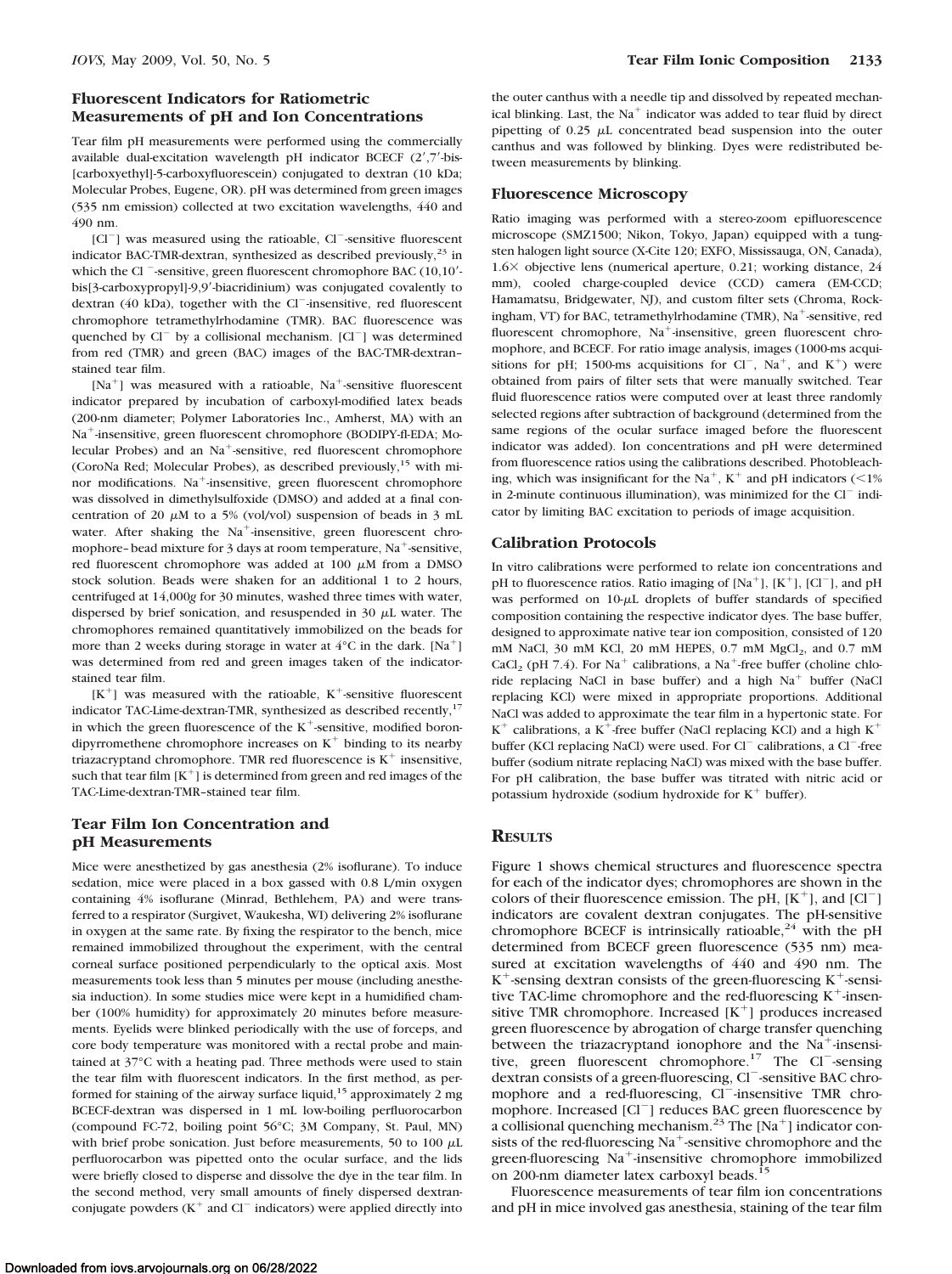

FIGURE 1. Chemical structures and fluorescence spectra of the ion and pH indicators used for tear film fluorescence measurements. (**A**) [Na<sup>+</sup>], **(B)**  $[K^+]$ , **(C)**  $[CI^-]$ , and **(D)** pH.

with indicator dyes (without significant addition of aqueous volume), and fluorescence image acquisitions at two sets of wavelengths. Figure 2A shows a schematic and a photograph of the instrumentation, which included a stereo-zoom epifluorescence microscope with a cooled CCD camera detector and a respirator for gas administration and immobilization of the upward-facing mouse ocular surface. Figure 2B shows examples of light and fluorescence images of the ocular surface after tear film staining with the  $K^+$  indicator TAC-lime/TMR. Generally, background fluorescence before dye staining, which was subtracted for computation of fluorescence ratios, was less than 5% of fluorescence after staining. The pseudocolored fluorescence ratio image (Fig. 2B, rightmost panel) shows fairly uniform ratio values throughout the tear film.

Figure 3 shows fluorescence ratios measured on "calibration" solutions for each of the ions and for pH. For  $Na<sup>+</sup>$ 



**FIGURE 2.** Experimental setup for ratio imaging measurements of the fluorescently stained tear film. Mice were anesthetized and immobilized using a custom device with the eye under study facing upward. Tear film was stained with fluorescent indicators. Fluorescence images were recorded at two excitation or emission wavelengths. (**A**) Schematic (*left*) and photograph (*right*) of experimental setup. (**B**) Representative white light (*left*) and fluorescence images of mouse eyes after the addition of  $K^+$  indicator (*middle*), with corresponding fluorescence ratio image (*right*). Ratios were computed only for those pixels whose intensity in the *red* image was greater than an arbitrary cutoff. Pixels in the ratio image are *black* to indicate ratio not computed.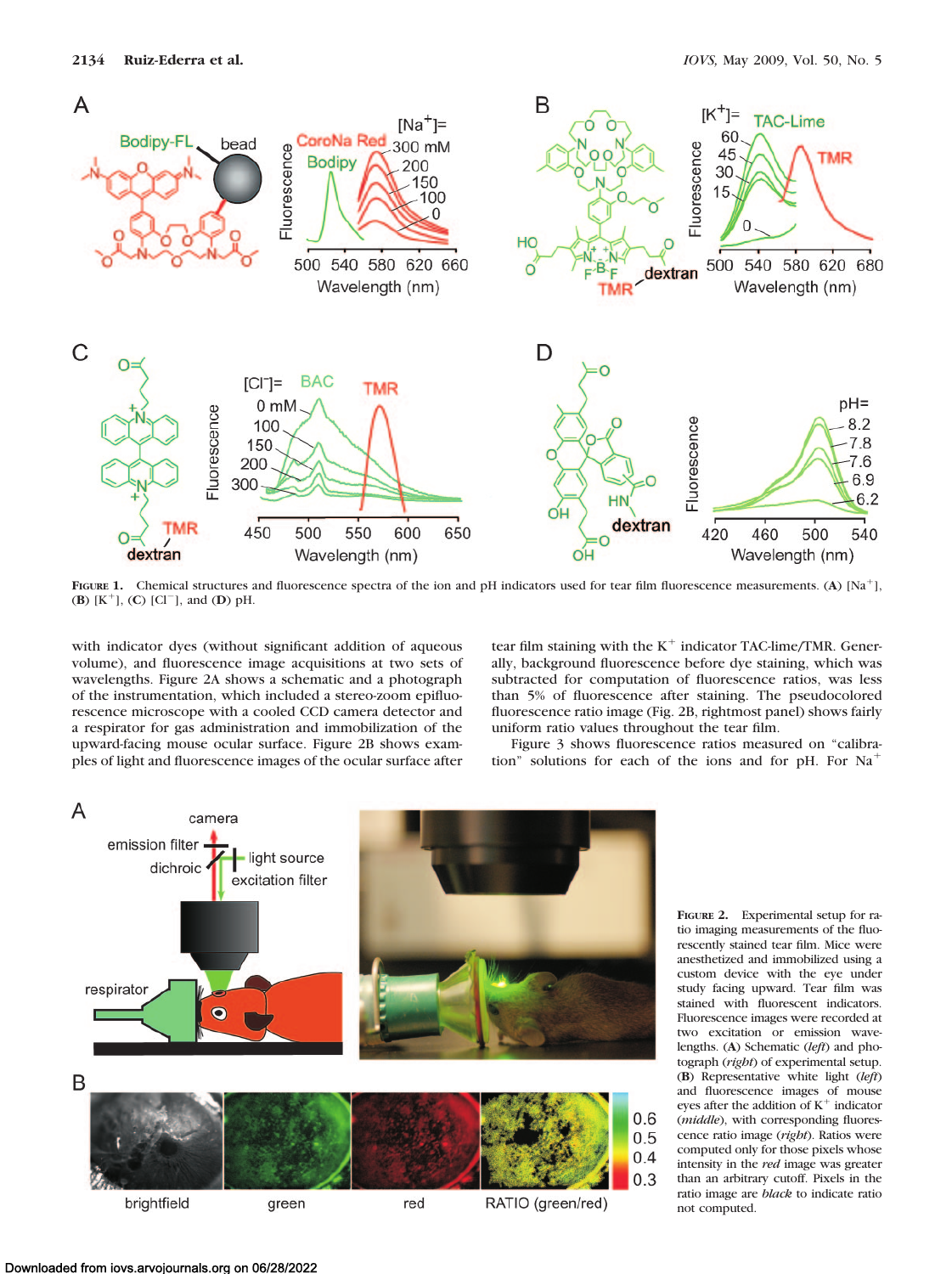measurements, bead red-to-green fluorescence ratio (R/G) increased linearly with  $[Na^+]$  from 0 to more than 200 mM (Fig. 3A). In agreement with previous data,<sup>15</sup> R/G was not affected by pH or by  $[K^+]$  (not shown). For  $K^+$  measurements, the TAC-lime-dextran-TMR green-to-red fluorescence ratio (G/R) increased in a curvilinear manner with  $[K^+]$  from 0 to 200 mM (Fig. 3B). In agreement with previous data,<sup>16</sup> G/R was not affected by pH in the range 6 to 8 or by  $[Na^+]$  (not shown). For Cl<sup>-</sup> measurements, indicator R/G increased linearly with [Cl<sup>-</sup>] from 0 to more than 200 mM (Fig. 3C). In agreement with previous data,  $^{23}$  R/G was not affected by pH, [K<sup>+</sup>], or organic solutes (not shown). The excitation fluorescence ratio  $(F_{490}/F_{490})$  $F_{440}$ ) for BCECF-dextran fluorescence was pH sensitive and had a pKa of approximately 7.0 (Fig. 3D), as reported previously for  $\rm{BCECF.}^{24}$ 

Overlaid onto the calibration data in Figure 3 are mean  $\pm$  SE for background-subtracted fluorescence ratios measured in wild-type mice. SE values were computed using the number of different mouse eyes used for each condition (four to eight eyes), with ratio measurements in each eye averaged over at least three different regions determined from three sets of ratio images. Fluorescence ratios were mapped, using the calibration data, onto the abscissas to give tear film [Na<sup>+</sup>] of 139  $\pm$  8 mM,  $[K^+]$  of 48  $\pm$  1.3 mM,  $[CI^-]$  of 127  $\pm$  4 mM, and pH of  $7.59 \pm 0.2$ .

Similar measurements were made in transgenic knockout mice lacking each of the ocular surface aquaporins (AQP1, AQP3, and AQP5). Figure 4 summarizes tear film ion  $[Na^+]$ ,  $[K^+]$ , and pH on a series of mice of each genotype compared with values in wild-type mice (Fig. 3). Deletion of each individual AQP did not significantly alter tear film pH. Most remarkably, there was a significant, approximately twofold, elevation in tear film [Na<sup>+</sup>] in AQP5 null mice (223  $\pm$  20 vs. 139  $\pm$  8 mM), which probably resulted from reduced corneal osmotic water permeability in AQP5 null mice. Tear film  $[Na^+]$  in AQP1 and AQP3 null mice did not differ significantly from that in wild-type mice. We also found a small but significant reduction in tear film  $[K^+]$  in AQP1 null mice (33  $\pm$  0.9 vs. 45  $\pm$  1.3 mM in wild-type mice). Tear film  $[K^+]$  was similar in wild-type, AQP3, and AQP5 null mice. The reduced tear film  $[K^+]$  in AQP1 deficiency is an unexpected finding because AQP1 is not expressed in ocular surface epithelia and because fluid secretion by lacrimal glands in mice is AQP1 independent.<sup>25</sup>

To investigate whether the elevated tear film  $[Na^+]$  in AQP5 deficiency is related to evaporative water loss, we prevented evaporation by placing mice in a 100% humidified atmosphere for 20 minutes before measurements. As shown in Figure 5A, prevention of tear fluid evaporation produced a reduction in tear film  $[Na^+]$  in AQP5 null mice that was marked compared with reductions found in wild-type mice. Figure 5B shows a schematic of the determinants of tear film osmolality, including evaporative water loss, osmotically driven water secretion across the AQP5-expressing corneal epithelium, lacrimal gland fluid secretion, and tear fluid drainage. As explained in the Discussion, our data support the involvement of AQP5 in the replacement of solute-free water into the tear film by transcorneal osmosis. AQP5 deficiency thus produces a relatively lowvolume, hypertonic tear film layer.

#### **DISCUSSION**

This study establishes the methodology to measure the concentrations of the major ions (and pH) in the tear film in situ in living, anesthetized mice. Notwithstanding the need for staining of the tear film with very small amounts of fluorescent dyes, our method can be considered minimally invasive or noninvasive because sampling of the tear fluid is not required, with repeated measurements possible in situ and without direct contact with the eye. Each of the indicator dyes selected for



**FIGURE 3.** Calibrations of indicator fluorescence ratios with  $(A)$  [Na<sup>+</sup>], **(B)**  $[K^+]$ , **(C)**  $[CI^-]$ , and **(D)** pH. Solution calibrations were performed as described. Superimposed on each calibration are background-corrected fluorescence ratios measured in the tear film of wild-type mice (mean SE;  $n = 4$  mouse eyes), along with deduced ion concentrations and pH.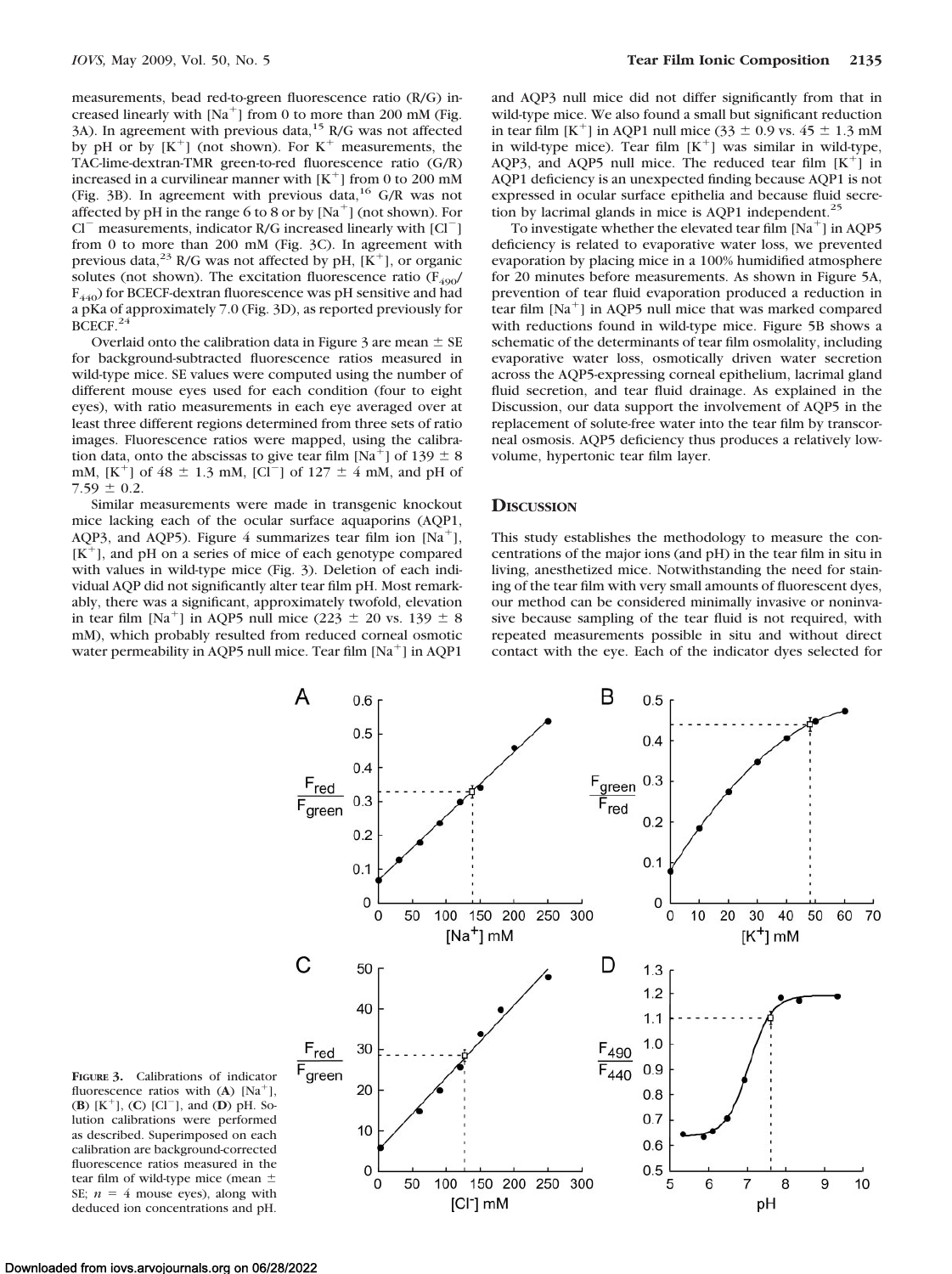

**FIGURE 4.** Tear film ion concentrations and pH in AQP knockout mice. (A)  $[Na^+]$ , (B)  $[K^+]$ , and (C) pH were determined by ratio imaging fluorescence microscopy, as in Figure 3. Data shown are mean  $\pm$  SE for five to eight ratio image measurements performed on four eyes (each from a different mouse) of each genotype (*filled circles*). Averaged ( $\pm$  SE) values are shown as *open circles*.  $*P$  < 0.005 compared with wild-type mice.

tear film measurements is ratioable such that the measurements are insensitive to the amount or distribution of dyes within the tear film. Fluorescence ratio imaging of the dyestained tear film made here provided the first in situ measurements of tear film [Na<sup>+</sup>],  $[K^+]$ , [Cl<sup>-</sup>] and pH in mice and allowed examination of the role of ocular surface AQPs in tear film composition. An important finding in these measurements was marked tear film hypertonicity in AQP5-deficient mice.

We used commercially available dextran-bound BCECF to measure tear film pH. Although other probes, such as SNARFdextrans, if appropriately validated, could have provided improved sensitivity for measurement of pH changes when pH was above 7.5, we used BCECF-dextran because it had been successfully used for  $pH$  in the airway surface liquid<sup>15</sup> and showed good sensitivity in the pH range reported in the tear film.

To measure tear film  $K^+$ , we used a dextran-bound fluorescent  $K^+$  indicator consisting of a triazacryptand  $K^+$ -binding ionophore conjugated covalently to a chromophore whose fluorescence is quenched by the ionophore by a charge-transfer mechanism. $17 K^+$ -chromophore binding reduces the charge transfer quenching, resulting in increased chromophore fluorescence. Fluorescence correlation spectroscopy indicated that  $K^+$  binding to the triazacryptand ionophore occurs within a few milliseconds.26 The TAC-lime dextran conjugate used here has good  $K^+$ -sensitivity and selectivity for measurements of  $[K^+]$  in the range found in the tear film.

To measure tear film  $Na<sup>+</sup>$ , we used the Na<sup>+</sup>-sensing chromophore, which was immobilized noncovalently on latex beads as originally reported by our laboratory for measurements of Na<sup>+</sup> in the airway surface liquid<sup>15</sup> and which was used subsequently for measurements of  $[Na<sup>+</sup>]$  in colonic crypts.27,28 Sodium red fluorescence has good sensitivity to  $Na<sup>+</sup>$  over a wide range of concentrations, including that found in the tear film. The crown ether in the  $Na<sup>+</sup>$ -sensing chromophore confers  $Na<sup>+</sup>$  selectivity. Although a  $Na<sup>+</sup>$ -sensing dextran would be preferable to the beads used here in terms of ease of tear film staining, such a dextran is unavailable and presents a major challenge in conjugation chemistry.

Measurement of tear film Cl<sup>-</sup> was most challenging technically because of the relatively dim fluorescence of the BAC chromophore and its relatively poor photostability compared with other chromophores used in this study that required subtraction of significant background fluorescence and minimization of light exposure to reduce photobleaching. The BAC-TMR-dextran conjugate used here was applied successfully to measure  $\lbrack \text{Cl}^- \rbrack$  in the airway surface liquid of cultured bronchial cells, mouse trachea, and distal bronchioles<sup>15,29</sup> and



**FIGURE 5.** Reduced tear film hypertonicity in AQP5 knockout mice by prevention of evaporation. (**A**) Tear film  $[Na^+]$  measured before and after 20-minute exposure of mice to a 100% humidified atmosphere (SE, four eyes from two mice; *filled circles*). Averaged  $(\pm$  SE) values are shown as *open circles*.  $P < 0.005$ . (**B**) Schematic of the determinants of tear film osmolality show the replacement of evaporative water loss by AQP5-facilitated osmotic water transport across the ocular surface epithelium.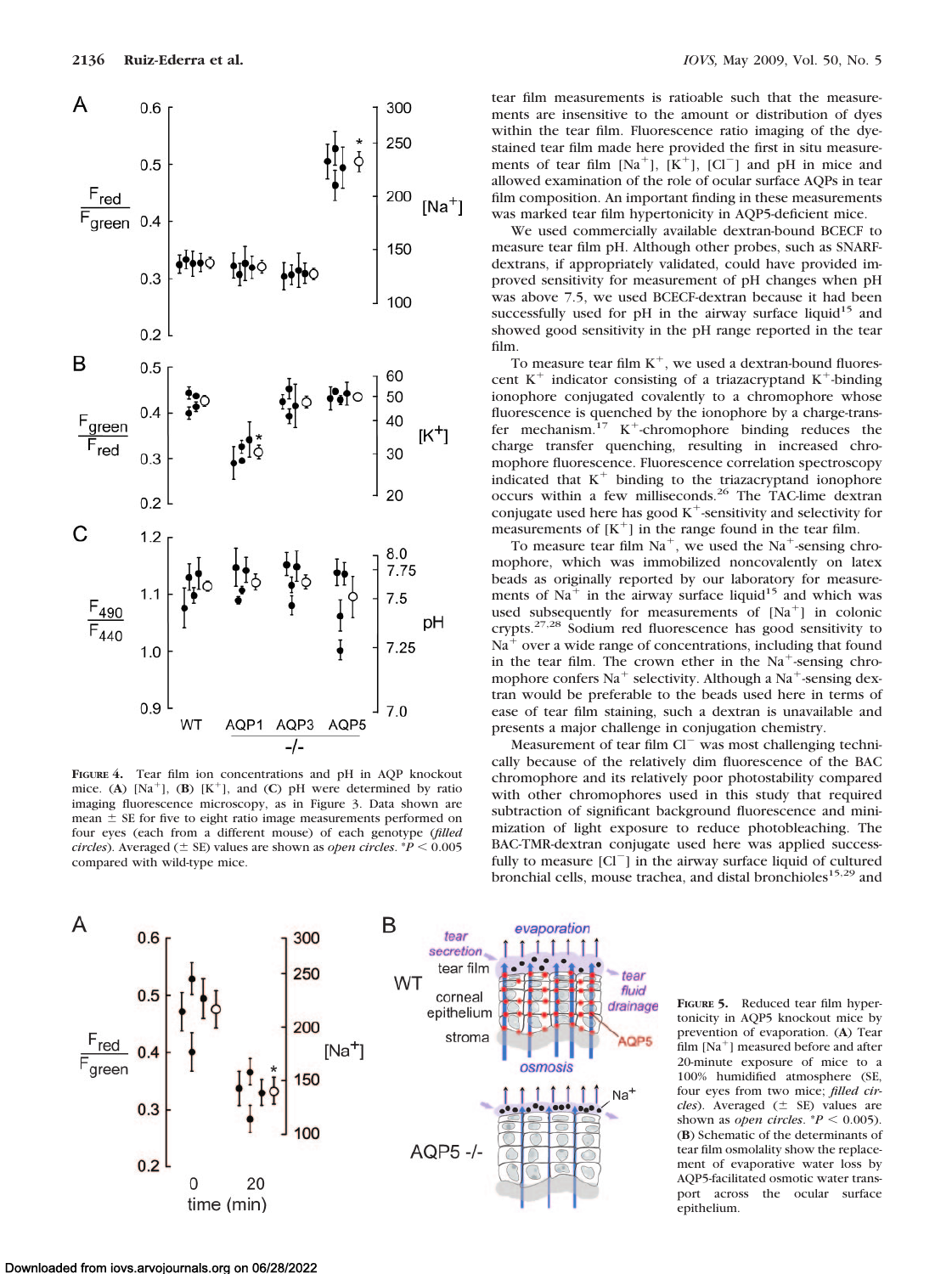to measure endosomal  $[Cl^{-}]$  after cellular internalization by fluid-phase endocytosis. $^{23}$  We used similar conjugates to define the determinants of  $[Cl^-]$  in early and late endosomes by conjugations with ligands (transferrin and macroglobulin) of receptor-mediated endocytosis<sup>30</sup> and to test the proton-sponge hypothesis of nonviral gene delivery by conjugation with various polycation-DNA complexes.<sup>31</sup> Given the technical challenge in accurately measuring tear film  $[CI^-]$  because of the low BAC fluorescence, particularly when [Cl<sup>-</sup>] is high, we measured tear film [Cl<sup>-</sup>] only in wild-type mice.

As mentioned in the Introduction, the determinants of tear film ionic content and pH include lacrimal gland fluid secretion, tear fluid drainage through the nasolacrimal duct, evaporation, and water/ion transport between the tear film and the cornea and conjunctiva. Fluid produced by the lacrimal gland is enriched in  $K^+$  and Cl<sup>-</sup> relative to serum as a consequence of acinar secretion through an apical maxi- $K^+$  channel and likely apical  $CI^-$  channels.<sup>32-34</sup> Ion activities of secreted lacrimal fluid collected from cannulated mouse lacrimal ducts and measured with microelectrodes were 38 mM for  $K^+$ , 144 mM for Na<sup>+</sup>, and 140 mM for  $CI^{-35}$  in agreement with earlier measurements in the rat  $(46 \text{ mM K}^+, 135 \text{ mM Na}^+, 123 \text{ mM})$ Cl<sup>-</sup>), and rabbit (42 mM K<sup>+</sup>, 107 mM Na<sup>+</sup>, 126 mM Cl<sup>-</sup>).<sup>32,33</sup> The similar ion concentrations found in situ in the tear film in this study support the conclusion that lacrimal gland fluid secretion is an important determinant of tear film ionic composition.

The high tear film  $[Na^+]$  in AQP5 null mice provides the first direct evidence for a physiologically important role of an AQP in ocular surface fluid balance. We previously showed greater corneal thickness in AQP5 null mice than in wild-type mice (144 vs. 123  $\mu$ m),<sup>9</sup> with increased thickness in epithelial and stromal compartments. Increased corneal thickness in AQP5 deficiency was proposed to be a consequence of chronically impaired exit of water out of the cornea because of reduced corneal epithelial water permeability. In support of this possibility was the finding that transcorneal water permeability was reduced approximately fivefold in AQP5 null mice, which was measured as the rate of corneal water secretion in response to corneal surface hyperosmolality.<sup>9</sup> We propose, as shown schematically in Figure 5B, that the tear film hypertonicity in AQP5 knockout mice found here is the consequence of impairment in osmotically driven water secretion across the cornea to offset evaporative water losses. Defective lacrimal gland fluid secretion is unlikely to account for tear film hypertonicity in AQP5 deficiency; data from our laboratory<sup>25</sup> and other laboratories<sup>36</sup> show that lacrimal fluid secretion is unimpaired in AQP5 null mice. As predicted by our proposed mechanism, tear film osmolality was reduced when evaporation was prevented by exposure of mice to a humidified atmosphere. Our results thus establish AQP5 as an important determinant of tear film tonicity. Because our measurements were made exclusively in mice, the importance of corneal AQP5 in the human eye remains speculative, as does its involvement in ocular surface abnormalities such as KCS.

Elevated tear film  $[K^+]$  compared with serum  $[K^+]$  is likely attributed, in part, to the high  $K^+$  content of lacrimal gland fluid secretions.<sup>32-34</sup> Relatively high tear film  $[K^+]$  has been suggested to be important for the health of the ocular surface epithelium.<sup>37</sup> The reasons(s) for reduced tear film  $[K^+]$  in AQP1 null mice are not clear because AQP1 deletion in mice does not impair lacrimal gland fluid secretion<sup>25</sup> nor is AQP1 expressed in ocular surface epithelia.<sup>9</sup> Perhaps AQP1 deficiency in mice is associated with changes in the expression of  $K<sup>+</sup>$  channels and transporters in ocular surface epithelia that impair  $K^+$  secretion or increase  $K^+$  absorption.

The methodology developed here should be applicable to minimally invasive determination of tear film ionic composition and pH in mouse and larger animal models of ocular surface disorders, such as KCS, and in the testing of drug therapies. Because the eye is not subject to trauma, serial measurements can be made over minutes to hours, and repeated measurements can be made in the same animal over weeks or months, as may be required for some drug treatments (e.g., immunosuppressive agents).38 Another consequence of our study is the possibility of increasing AQP5 expression, by pharmacologic or gene delivery approaches, as a novel treatment for dry eye conditions.

#### *Acknowledgments*

The authors thank Aaron Mills and Prashant Padmawar for synthesis of the ratioable  $K^+$  indicator, Nitin Sonawane for synthesis of the  $Cl^$ indicator, Peter Haggie for help in image analysis, and Liman Qian for mouse breeding and genotype analysis.

#### *References*

- 1. Lemp MA. Evaluation and differential diagnosis of keratoconjunctivitis sicca. *J Rheumatol.* 2000;61(suppl):11–14.
- 2. Tomlinson A, Khanal S, Ramaesh K, Diaper C, McFadyen A. Tear film osmolarity: determination of a referent for dry eye diagnosis. *Invest Ophthalmol Vis Sci.* 2006;47:4309 – 4315.
- 3. Levin MH, Verkman AS. Aquaporin-dependent water permeation at the mouse ocular surface: in vivo microfluorimetric measurements in cornea and conjunctiva. *Invest Ophthalmol Vis Sci.* 2004;45: 4423– 4432.
- 4. Verkman AS, Ruiz-Ederra J, Levin MH. Functions of aquaporins in the eye. *Prog Retin Eye Res.* 2008;27:420 – 433.
- 5. Frigeri A, Gropper MA, Turck CW, Verkman AS. Immunolocalization of the mercurial-insensitive water channel and glycerol intrinsic protein in epithelial cell plasma membranes. *Proc Natl Acad Sci U S A.* 1995;92:4328 – 4331.
- 6. Hamann S, Zeuthen T, La Cour M, et al. Aquaporins in complex tissues: distribution of aquaporins 1–5 in human and rat eye. *Am J Physiol.* 1998;274:C1332–C1345.
- 7. Hasegawa H, Lian SC, Finkbeiner WE, Verkman AS. Extrarenal tissue distribution of CHIP28 water channels by in situ hybridization and antibody staining. *Am J Physiol.* 1994;266:C893–C903.
- 8. Patil RV, Saito I, Yang X, Wax MB. Expression of aquaporins in the rat ocular tissue. *Exp Eye Res.* 1997;64:203–209.
- 9. Thiagarajah JR, Verkman AS. Aquaporin deletion in mice reduces corneal water permeability and delays restoration of transparency after swelling. *J Biol Chem.* 2002;277:19139 –19144.
- 10. Levin MH, Verkman AS. Aquaporin-3-dependent cell migration and proliferation during corneal re-epithelialization. *Invest Ophthalmol Vis Sci.* 2006;47:4365– 4372.
- 11. Gilbard JP, Farris RL, Santamaria J 2nd. Osmolarity of tear microvolumes in keratoconjunctivitis sicca. *Arch Ophthalmol.* 1978;96: 677– 681.
- 12. Gilbard JP, Rossi SR, Gray KL. A new rabbit model for keratoconjunctivitis sicca. *Invest Ophthalmol Vis Sci.* 1987;28:225–228.
- 13. Yamada M, Mochizuki H, Kawai M, Yoshino M, Mashima Y. Fluorophotometric measurement of pH of human tears in vivo. *Curr Eye Res.* 1997;16:482– 486.
- 14. Sullivan DA, Krenzer KL, Sullivan BD, Tolls DB, Toda I, Dana MR. Does androgen insufficiency cause lacrimal gland inflammation and aqueous tear deficiency? *Invest Ophthalmol Vis Sci.* 1999;40: 1261–1265.
- 15. Jayaraman S, Song Y, Vetrivel L, Shankar L, Verkman AS. Noninvasive in vivo fluorescence measurement of airway-surface liquid depth, salt concentration, and pH. *J Clin Invest.* 2001;107:317– 324.
- 16. Padmawar P, Yao X, Bloch O, Manley GT, Verkman AS. K<sup>+</sup> waves in brain cortex visualized using a long-wavelength  $K^+$ -sensing fluorescent indicator. Nat Methods. 2005;2:825-827
- 17. Namkung W, Padmawar P, Mills AD, Verkman AS. Cell-based fluorescence screen for  $K^+$  channels and transporters using an extracellular triazacryptand-based K<sup>+</sup> sensor. *J Am Chem Soc.* 2008; 130:7794 –7795.
- 18. Yamada M, Kawai M, Mochizuki H, Hata Y, Mashima Y. Fluorophotometric measurement of the buffering action of human tears in vivo. *Curr Eye Res.* 1998;17:1005–1009.